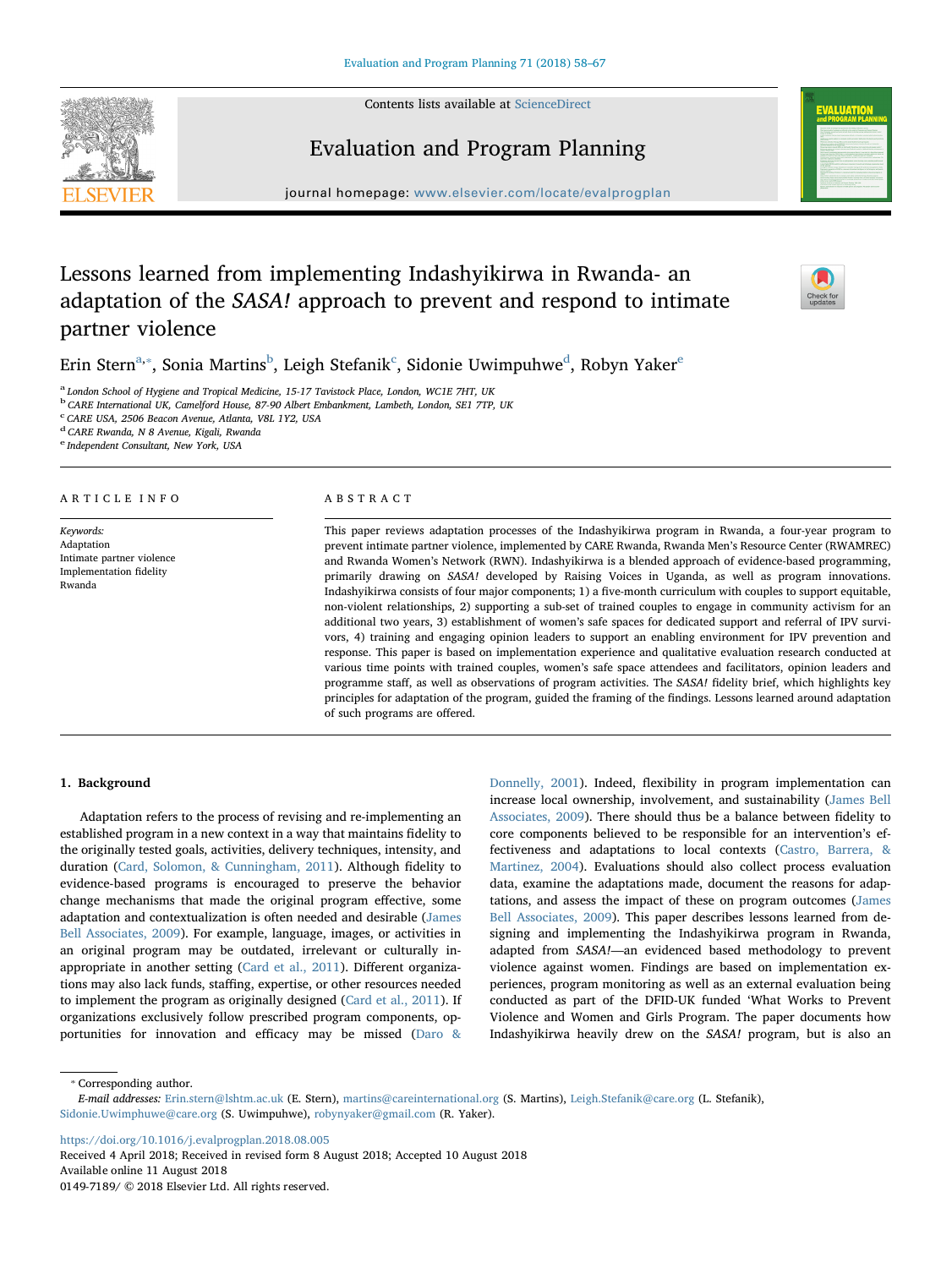innovation and not direct replication. The paper unpacks how some of these differences were intended from inception, whereas some differences occurred during implementation in light of the program design and context.

## 1.1. Overview of Indashyikirwa

Indashyikirwa (meaning 'agents for change' in Kinyarwanda) is an intimate partner violence (IPV) prevention and response program funded by DFID Rwanda and implemented by CARE International in Rwanda, Rwanda Women's Network (RWN) and Rwanda Men's Resource Centre (RWAMREC) from August 2014 through August 2018. The program was implemented across seven districts<sup>[1](#page-1-0)</sup>, fourteen sectors in Eastern, Northern and Western provinces of Rwanda, in predominantly rural, widely spread communities. There are four main components to the program: (1) Intensive participatory training with couples (couples' curriculum); (2) Community-based activism with a sub-set of trained couples; (3) Direct support to survivors of IPV through the women's safe spaces; and (4) Training and engagement of opinion leaders.

Seven districts were chosen based on the highest rates of IPV according to the 2010 Rwandan Demographic Health Survey [\(National](#page-9-4) [Institute of Statistics Rwanda \(NISR\) \(2016\)](#page-9-4)). From these districts, CARE Rwanda identified 'clusters,' comprised of at least three villages near each other, with at least one CARE Rwanda micro-finance Village Savings and Loan Association (VSLA) per village. This mapping approach ensured each sector was equally viable for the accompanying randomized control trial as an intervention or control area, which was conducted with couples and communities exposed and not exposed to the program respectively.

## 1.2. Rationale for indashyikirwa

An assessment conducted by [CARE Rwanda \(2012\)](#page-9-5) found that many women were not fully benefitting from its VSLA program due to household gender inequalities and women's experiences of IPV. In response, CARE Rwanda worked with partners RWAMREC and Promundo to develop Journeys of Transformation (JoT). JoT was a seventeensession participatory curriculum that aimed to foster men's support of their partners who were CARE VSLA members. The curriculum was facilitated with men, and sometimes with both partners. It was found to reduce household-level poverty and have a positive impact on partners' collaboration around household and care work activities, family relations, and decision-making ([Slegh, Barker, Kimonyo, Ndolimana, &](#page-9-6) [Bannerman, 2013\)](#page-9-6). Many of the JoT couples engaged in organic forms of activism by creating MenEngage clubs, facilitating community mobilization activities and conducting home visits to other couples. The program partners, including the fourth author from CARE Rwanda, realized with hindsight how valuable it would have been to provide JoT couples with activism skills and more structured support for activism. In addition, the evaluation could not confirm reduced IPV [\(Slegh et al.,](#page-9-6) [2013\)](#page-9-6). Therefore, the team decided to strengthen their programming by including a stronger focus on activism and learning from other evidenced-based approaches that have been shown to reduce IPV, specifically SASA!

#### 1.3. Understanding SASA!

SASA! is a community mobilization approach to preventing violence against women and HIV, developed by Raising Voices and piloted by

the Center for Domestic Violence Prevention (CEDOVIP) in Kampala, Uganda, which was evaluated through a randomized control trial. This study found significant shifts in acceptance of IPV, and a 52% reduction in past-year reports of physical intimate partner violence (IPV) among women [\(Abramsky et al., 2012;](#page-9-7) [Kyegombe et al., 2014](#page-9-8)). SASA! has since been used and adapted in a wide range of contexts around the world (estimated by Raising Voices to be more than 60 countries). The 'Fidelity to the SASA! Activist Kit' brief guides adaptation of SASA! by detailing four essentials that are necessary for effective implementation of the approach [\(Raising Voices, 2017\)](#page-9-9):

- 1 Gender-power analysis. This maintains that the root cause of violence against women is power imbalance between women and men at individual and structural levels, and that men and women can balance power positively in their relationships and communities. SASA! explores different types of power through four phases, supporting staff and community members to reflect upon how they use power in their relationships and communities.
- 2 A phased-in approach. SASA! is implemented over four phases that reflect Stages of Change theory. The Start phase nurtures one's 'power within,' the Awareness phase deepens analysis of men's 'power over' women and how this is tolerated within communities, the Support phase encourages joining 'power with' others, and the Action phase equips the use of 'power to' enact and sustain positive change. Monitoring and evaluation tools assess progress at each phase and determine readiness for the subsequent phase. It is important to complete all four phases, which means programming takes between three to five years.
- 3 Holistic community engagement (circles of influence). SASA! engages members of the community across individual, relationship, community and society levels. Community asset mapping is conducted to identify important individuals, groups and institutions, and differing strategies (i) communication materials, ii) media and advocacy, iii) training and iv) local activism) and activities are used to reach diverse individuals and groups.
- 4 Activism. "SASA! moves beyond information giving and gets personal, encouraging critical self-reflection with the aim of inspiring women and men to feel compelled to action, in their own lives and in the community."[2](#page-1-1) Activists meet community members for informal discussions using creative communication materials and techniques, rather than in trainings or formal public events. Activists regularly reach more than 50% of the total population of a community, and there are an equal number of male and female activists representing a diversity of community members and groups with whom an organization is working with (e.g., religious leaders, health care providers). Though they focus on prevention, they are equipped with basic training and a referral list to be able to refer survivors of violence for services.

## 1.4. Indashyikirwa program design

The Indashyikirwa team worked in collaboration with the What Works evaluation team during a lengthy inception period, to design a new program that would build upon their own learning as well as the latest research and evidence-based practices. Indashyikirwa adapted elements of the four essentials of SASA!, specifically SASA! materials (local activism and training), monitoring and evaluation tools, and the program structure. Indashyikirwa also added unique components including women's safe spaces and a combination of intensive curriculum-based work with the more diffuse style of community-based activism. The four components of the Indashyikirwa program are: 1)  $\frac{1}{1}$  Sectors are the third level administrative sub-division in Rwanda. The couples' curriculum, 2) community-based activism with couples, 3)

<span id="page-1-0"></span>Rwandan provinces are subdivided into 30 districts, and district is divided into sectors. There are 416 Sectors in total. Sectors are further divided into 2148 cells.

<span id="page-1-1"></span><sup>2</sup> [Raising Voices \(2017\).](#page-9-9) Fidelity to the SASA! Activist Kit, Programming for Prevention Series, Brief No.2, Kampala, Uganda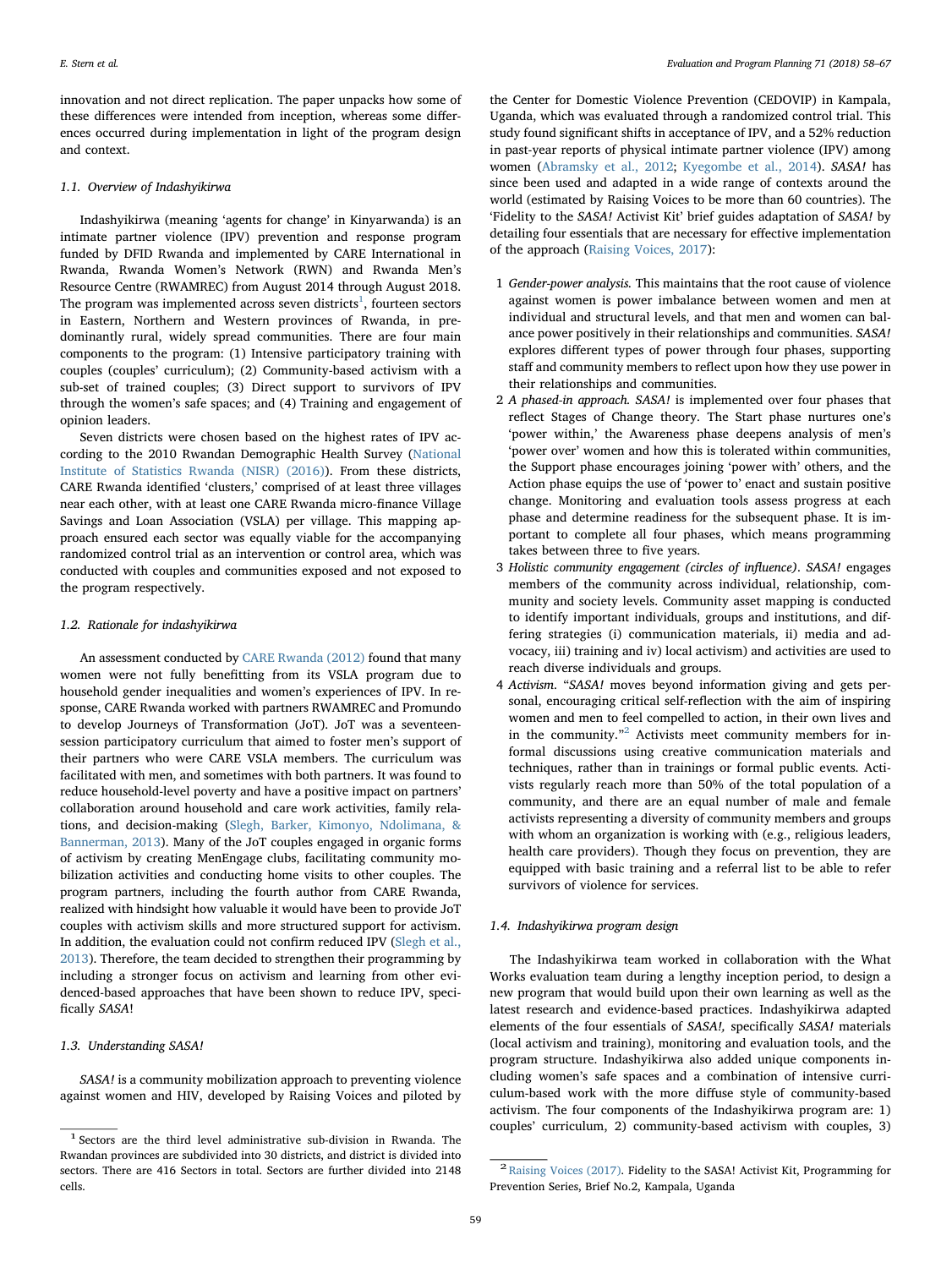training and engagement of opinion leaders, and 4) women's safe spaces. The Indashyikirwa theory of change anticipated that this combination of interventions would reduce the incidence of IPV, and improve well-being of IPV survivors through access to and satisfaction with services and support in their communities.

## 1.4.1. Couples' curriculum

Intensive work with heterosexual couples is fundamental to the Indashyikirwa theory of change. To be eligible to participate in the curriculum, couples had to be married or living together for at least six months, and at least one partner had to be an active CARE VSLA member (often the female partner). In this way, the program builds upon its prior experience as well as promising global evidence indicating the importance of linking economic empowerment with gender transformative programming [\(Fulu, Kerr-Wilson, & Lang, 2014\)](#page-9-10). There is also evidence that some of the ways SASA! worked was to strengthen communication and reduce conflict among couples [\(Starmann et al.,](#page-9-11) [2017\)](#page-9-11), although working with couples was not a central focus of SASA! The couples' curriculum strongly drew on SASA! ideas and concepts, notably its emphasis on positive and negative types and uses of power, critical personal reflection and moving incrementally from knowledge, attitudes, skills and actions. However, Indashyikirwa also works more explicitly to address emerging evidence from the field about the triggers of IPV and the importance of skills-building to create positive alternatives to violence. The curriculum explores three major triggers of IPV as identified through the What Works to Prevent Violence against Women evidence review [\(Heise, 2011](#page-9-12)). These include disagreements about money, jealousy, and men's alcohol abuse. The curriculum situates these within the root cause of power imbalance, and supports skills building to manage these triggers, for healthy, equitable relationships, and to engage in community action. RWAMREC staff (one male and one female facilitator) facilitated the 20-session curriculum with fifteen couples per group, on a weekly basis. In total, 840 adult heterosexual couples completed the curriculum.

## 1.4.2. Community-based activism with couples

The results from SASA! indicate the power of community activism to transform acceptance of and prevent IPV. Social norms theory also highlights the need for diffusion of ideas, while implementing partners' experiences with JoT showed that program participants were eager to engage and support others. Therefore, after the Couples Curriculum, four hundred and twenty partners of couples were identified to carry on community-based activism for the duration of the program (approximately two years), based on SASA!'s local activism strategy. RWAMREC staff offered community activists (CAs) an initial ten-day training in activism skills, and coordinated monthly meetings to offer ongoing support to CAs. RWAMREC staff also offered a series of refresher trainings to CAs around the use of SASA!-adapted activism activities and materials. Criteria to be CAs were availability to conduct at least three activism activities per month. More trained couples than the program had budgeted for expressed their interest to be CAs. As a result, RWAMREC staff encouraged CAs to involve their spouses in activism activities, and coordinated meetings with trained couples that did not continue as CAs a few times each year for the duration of the program. In 2017, RWAMREC staff offered the ten-day activist training to an additional eighty partners of trained couples who had shown ongoing dedication to the program, in order to widen the available pool of CAs. Throughout the activism component, RWAMREC staff hosted monthly meetings with CAs to report on activism activities completed, reflect on successes and address challenges. RWAMREC staff also conducted regular observations of CAs conducting activities, in order to provide constructive feedback to CAs. Observations were documented through an adapted version of the SASA! monitoring and evaluation community activism report form<sup>[3](#page-2-0)</sup>.

## 1.4.3. Training and engagement of opinion leaders

To ensure an enabling environment for community activism led by couples, RWN trained approximately forty opinion leaders per intervention sector at the beginning of the program (e.g. local government, service providers and religious leaders), using a two-week curriculum for opinion leaders, which was also developed for Indashyikirwa. A diversity of leaders were identified through a process of stakeholder mapping. Their training included a condensed version of the core content from the Couples' Curriculum around gender, power and IPV, and had a dedicated session to encourage opinion leaders to identify their use of 'power over' in their work and relationships, and consider alternatives of using positive power and taking actions in their communities including 'power to'. Throughout the intervention, RWN staff hosted quarterly meetings with trained opinion leaders, where they would collectively identify opportunities to support the community activism efforts, and to promote more effective IPV prevention and response on a personal level and in their role as opinion leaders. RWN also offered refresher trainings with opinion leaders once a year based on the initial curriculum, and to engage newly elected government leaders after local elections were held in mid-2016.

#### 1.4.4. Women's safe spaces

As many of the program areas had limited access to or awareness of health, legal, social and counselling services, it was necessary to have dedicated safe spaces for survivors of IPV as part of the program model. Fourteen women's safe spaces (one per sector) were established, building off of RWN's experience implementing the Polyclinic of Hope spaces since 1997, which are designed to address the health, psychosocial, shelter and socio-economic needs of survivors of gender based violence (GBV). At each women's safe space, twenty-two facilitators were recruited from the intervention communities to offer dedicated support to women and men that report IPV, educate women about their rights, and refer or accompany individuals who wish to report abuse or seek health or social services. The women's safe space facilitators (WSF) completed a two-week training at the beginning of the program, facilitated by RWN staff. This included a condensed version of the core content from the Couples' Curriculum around power, gender and IPV, and dedicated modules on the role of WSF, participatory facilitation, communication skills for providing support, foundations of advocacy and reporting skills. The WSF received ongoing support and refresher trainings from RWN staff throughout the program, including to facilitate participatory dialogues with the support of SASA! adapted communication materials.

## 2. Adaptation process of Indashyikirwa

The inception and adaptation phase of Indashyikirwa took one year, which was the time needed to finalize the theory of change and program design, identify viable clusters for the intervention and accompanying randomized control trial, design and pre-test the couples' curriculum and trainings with opinion leaders and women's safe space facilitators. The last author of this paper, who has significant familiarity and experience with SASA! was hired to develop—in collaboration with the implementing partners— the couples' curriculum and a set of activist skills-building modules and intensively train all program staff in curricula facilitation. The training materials were pre-tested at the community-level over a condensed, one-month period. The What Works evaluation team observed the pre-test trainings facilitated with couples, opinion leaders, and women's safe space facilitators. After each session, focus groups were conducted with participants and interviews were conducted with facilitators to obtain their feedback on the sessions. The pre-test critically informed the need to provide more psycho-social

<span id="page-2-0"></span><sup>3</sup> This tool can be accessed on the Raising Voices website: [http://](http://raisingvoices.org/sasa/) [raisingvoices.org/sasa/](http://raisingvoices.org/sasa/)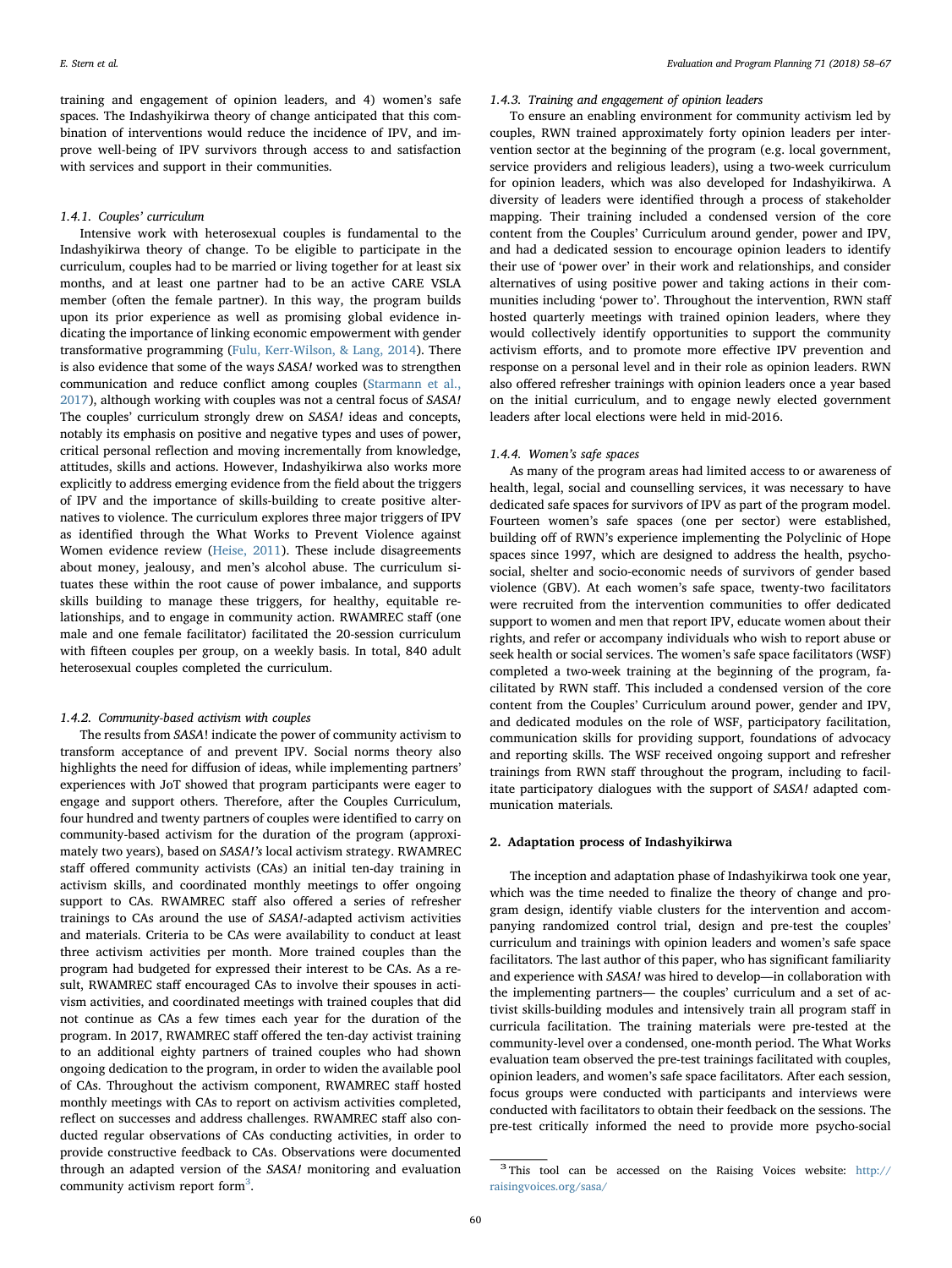support for staff, the importance of having a male and female facilitator for the Couples Curriculum, timing (i.e. for the opinion leaders curriculum to be ten half days instead of originally planned five full days), strengthened contextual content (i.e. more use and examples of Kinyarwanda proverbs), and improved translations. For instance, the pre-test indicated how the four different types of power were not clearly translated into Kinyarwanda, especially the positive forms of power, and the program team revised the translations of these fundamental concepts.

Awareness through Action phases focused on community-based activism implemented by couples, women's safe space facilitators, and supported by opinion leaders. For adaptation of this component, formative social norms research conducted as part of the evaluation informed the necessary revisions of the original SASA! activism materials, such as profiling the recent 'equality head of spouses' law in Rwanda<sup>[4](#page-3-0)</sup>, detailing Rwandan rights and laws, and use of Kinyarwanda proverbs. Images from the SASA! activism materials with an emphasis on HIV were removed, as this is not a core component of Indashyikirwa, and were replaced with images around women's economic empowerment, such as men and women working together for the economic benefit of the household, or couples registering for equal rights to property. This emphasis also challenged the salient social norm identified of men as primary breadwinners [\(Stern, Heise, & McLean, 2017\)](#page-9-13). For the Support and Action phase activism materials, images from the original SASA! materials showing individuals taking action to prevent or respond to IPV, were sometimes changed to couples taking action together, given the more explicit emphasis on couples for Indashyikirwa. The program engaged religious scholars and leaders to support the development of religious messages and scriptures to promote gender equality, which also included adapting the SASA! Faith  $^5$  $^5$  Christian and Muslim posters. The program partners tested the appropriateness and relevance of the adapted materials at the beginning of the activism component, before the awareness phase, with 70 male and female community members across two intervention sectors. Feedback was gathered through a set of questions including 'do the scenarios depict what is common in your community?' and 'can anything be improved or revised to more clearly communicate the images?' Feedback from the community members was used to further revise and strengthen the adapted materials ([Image 1](#page-4-0)).

## 3. Methods

This paper presents ongoing feedback gathered from Indashyikirwa participants and from RWN and RWAMREC program staff, which was conducted as part of the impact evaluation of the program. Although the data was not collected explicitly to assess adaptation, these qualitative interviews captured how participants engaged with the program, which is important to document for adaptation purposes, as this may play a direct role in outcomes [\(James Bell Associates, 2009](#page-9-1)). The interviews with participants took place in three intervention sectors (Rurembo Sector, Western Province; Gishari Sector, Eastern Province; and Gacaca Sector, Northern Province), which were purposefully selected to represent a diversity of environments including rural and periurban locations. As self-report data may be limited by the ability of participants to accurately recall information [\(James Bell Associates,](#page-9-1) [2009\)](#page-9-1), participants were interviewed at different intervals throughout the program. In November 2015, thirty interviews were conducted separately with both partners of couples enrolled in but before having begun the Couples Curriculum. The first author informed staff from the Rwandan research company Laterite, which conducted the randomized control trial with couples, of recruitment criteria, and aims of the study,

so that these could be disseminated to potential participants. Laterite staff provided the qualitative researchers with couples' contact details after obtaining their consent to do so. Couples were purposefully selected to include a diversity of informally and formally married couples, for being the primary distinction among couples enrolled in the curriculum. The interviews assessed couples' expectations of the program, their experiences of conflict and IPV, communication skills and joint decision-making. Twenty-eight midline interviews were conducted with the same sub-set of couples immediately after the curriculum in May 2016 (due to one couple being lost to follow up) to assess their impressions of and impact of the curriculum. Twenty-eight endline interviews were also conducted with the same sub-set of couples in May 2017, one year after the midline interviews. Couples were asked how their involvement with Indashyikirwa has continued to impact their relationships.

Nine baseline interviews (three per sector) were conducted with opinion leaders enrolled in and before completing the Indashyikirwa opinion leader module in November 2015. RWN staff members purposefully suggested a diversity of opinion leaders to include government leaders, members of anti-GBV committees or the National Women's Council<sup>[6](#page-3-2)</sup>and religious leaders. Opinion leaders were asked about their expectations of the Indashyikirwa program, and their experiences around IPV prevention and response. Six midline interviews were conducted with the same sub-set of opinion leaders after twelve months (November 2016), as three opinion leaders were lost to follow up due to being replaced as local leaders after re-elections. Three additional opinion leaders were interviewed in June 2017, after completing a refresher training and being incorporated into the program. These interviews assessed opinion leaders' impressions of the Indashyikirwa training and whether their involvement in the program has influenced their actions for IPV prevention and response. In May 2016, three WSF (one per safe space) were interviewed to assess their motivations as facilitators and their impressions of the training they received. RWN staff supported recruitment of WSF and attendees. In September 2016, six women who attend the safe spaces (two per sector) were interviewed to assess why they visit the safe spaces, and the difference the spaces make in their lives (if any). In June 2017, three different WSF (one per sector) were interviewed to assess their perceived impact of the safe spaces and the support they receive as facilitators. Six female attendees (two per sector), one male attendee in the Northern Province and one male attendee in the Western Province were also interviewed to assess their impressions of the women's safe spaces. Twelve partners of couples who were elected and trained as CAs (four per sector) were interviewed in November 2016, after having completed the activist training and started conducting activism activities. They were recruited through RWAMREC staff and were asked about their impressions of the activism training, what motivated them to continue as CAs, what they had been doing recently as CAs, and whether they had faced any challenges.

Interviews with providers are a good way to supplement fidelity data obtained through participants' self-reports [\(Lee et al., 2008\)](#page-9-14). In May 2016, six in-depth interviews were conducted with RWN field officers and supervisors across all intervention sectors, which assessed their perspectives of successes and lessons learned from facilitating the opinion leader and women's space facilitator modules. Another round of interviews were conducted with seven RWN staff in May 2017, where they were asked to describe key successes and challenges of the women's safe spaces and engagement of opinion leaders. Interviews were conducted with ten RWAMREC field officers and supervisors in May-

<span id="page-3-0"></span><sup>4</sup> The 2016 Family Law Article 206 'Equality of spouses', for the first time in Rwanda mandates joint headship by both members of a couple. <sup>5</sup> SASA! Faith is a guide for faith communities to prevent violence against

<span id="page-3-1"></span>women, and was another adaptation of SASA! by Raising Voices and Trochaire.

<span id="page-3-2"></span><sup>6</sup> The National Women's Council in Rwanda, which was established in 1996, is a social forum where girls and women pool their ideas to solve their problems and participate in the development of the country. The council has structures from the grassroots up to the national level, and allows for women's participation in local governance at all administrative levels.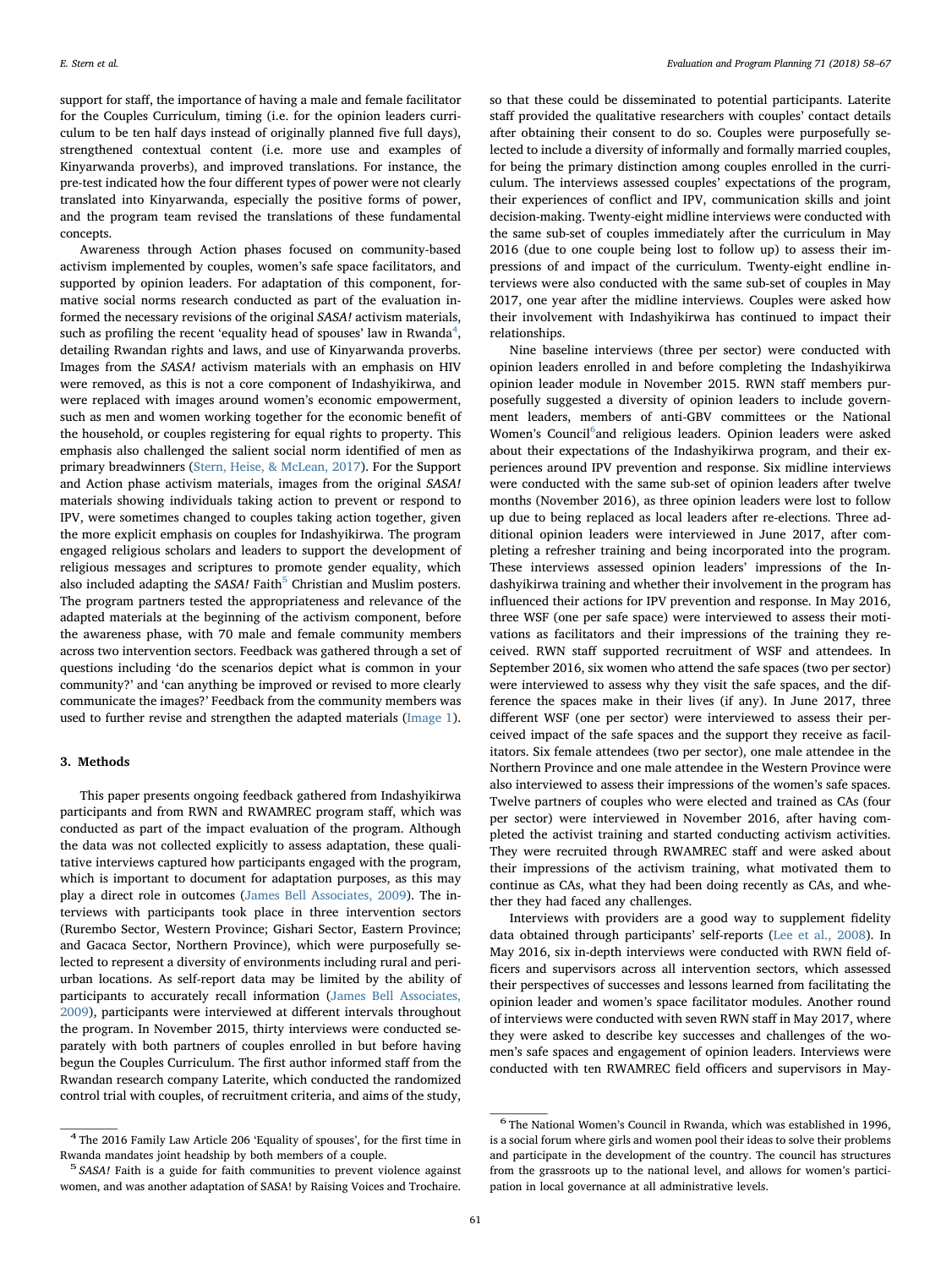<span id="page-4-0"></span>

Image 1. Timeline and Activities for Indashyikirwa.

June 2016 across all intervention sectors, which assessed their perspectives of successes and lessons learned from facilitating the Couples Curriculum. Eight RWAMREC field supervisors and officers were also interviewed in May 2017, where they were asked to describe key successes and challenges of the community activism component.

The interviews with program beneficiaries and staff lasted approximately 1–1.5 hours and were conducted at locations deemed appropriate and private for participants. Two female Rwandan qualitative researchers external to the program conducted the interviews with women's safe space facilitators, attendees, opinion leaders, CAs and female partners of couples. Two male Rwandan qualitative researchers conducted the interviews with opinion leaders and male partners of couples. All of these interviews were conducted in Kinyarwanda and audio recorded. The first author conducted both rounds of interviews with RWAMREC and RWN staff in English.

Self-reports of programming may be biased, and tend to be skewed in a positive light due to social desirability [\(James Bell Associates,](#page-9-1) [2009;](#page-9-1) [Hansen, Bishop, & Bryant, 2009\)](#page-9-15). Behavioral observations can often provide a more objective assessment of program implementation, including whether facilitators appropriately delivery methods, or actively engage participants [\(James Bell Associates, 2009](#page-9-1)). The Rwandan female qualitative researchers observed two women's safe space activities per research sector (six in total) in September 2016, and two women's safe space activities per sector (six in total) in June 2017. In December 2017, one of these researchers observed twelve CAs (four per sector) facilitating various activism activities. For the observations, the researchers took structured notes on participation levels and engagement, participant comprehension, and facilitator skills.

## 3.1. Ethics

Ethical approval to undertake the study was obtained from the Rwandan National Ethics Committee (RNEC) (REF: 340/RNEC/2015) and the National Institute of Statistics Rwanda (REF:0738/2015/10/ NISR). Secondary approval was also obtained from the South Africa Medical Research Council (REF: EC033-10/2015) and from the London School of Hygiene and Tropical Medicine. Before each interview, informed written consent was obtained from participants in adherence with the ethical approval guidelines given by the respective review boards. All participants were given 2000 Rwandan Francs (approximately USD 2.50) as a token of appreciation for their participation. All interviewees were informed of their guaranteed confidentiality and that no identifying information would be used in presentation of the data. During the baseline, midline and endline qualitative and quantitative interviews, participants could be referred to a professional counselor who was hired to accompany the research. For the midline and endline interviews in intervention communities, participants could also be referred to the women's safe spaces.

## 3.2. Analysis

The first author debriefed with the qualitative researchers after data collection to capture their initial impressions, non-verbal and contextual insights. These research summaries were used to inform the analysis. Using the audio files, the data was transcribed and translated verbatim into English by a language specialist and professional translator. After carefully reading the transcripts, the first author established a preliminary coding structure to analyze the data. All of the transcripts were analysed by the first author using this thematic coding framework with the assistance of NVIVO 11 software. The first author regularly workshopped the emerging findings with the Indashyikirwa senior program staff to allow for their insights to the interpretation of the data and to validate programmatic insights. The second, third, fourth and final authors supported the Indashyikirwa program design, monitoring and evaluation, and provided valuable insights to the analysis presented in this paper.

## 4. Findings on fidelity to SASA!

The findings are presented according to how the Indashyikirwa program adapted the four essential criterion detailed by the SASA! fidelity brief.

## 4.1. A gender-power analysis

Key Finding: The four types of power explored in SASA! (power over; power with; power within; power to) were essential to the Indashyikirwa curricula and activism activities.

The majority of staff and participants related how fundamental the concepts of positive and negative types of power were to the program: "The session of power was amazing for people. Everyone is talking about it. This is the key to all the changes they have achieved or started to realize where to change, how to do it and what to change." (RWAMREC Field Officer 01, Western Province) A few field officers noted that the concept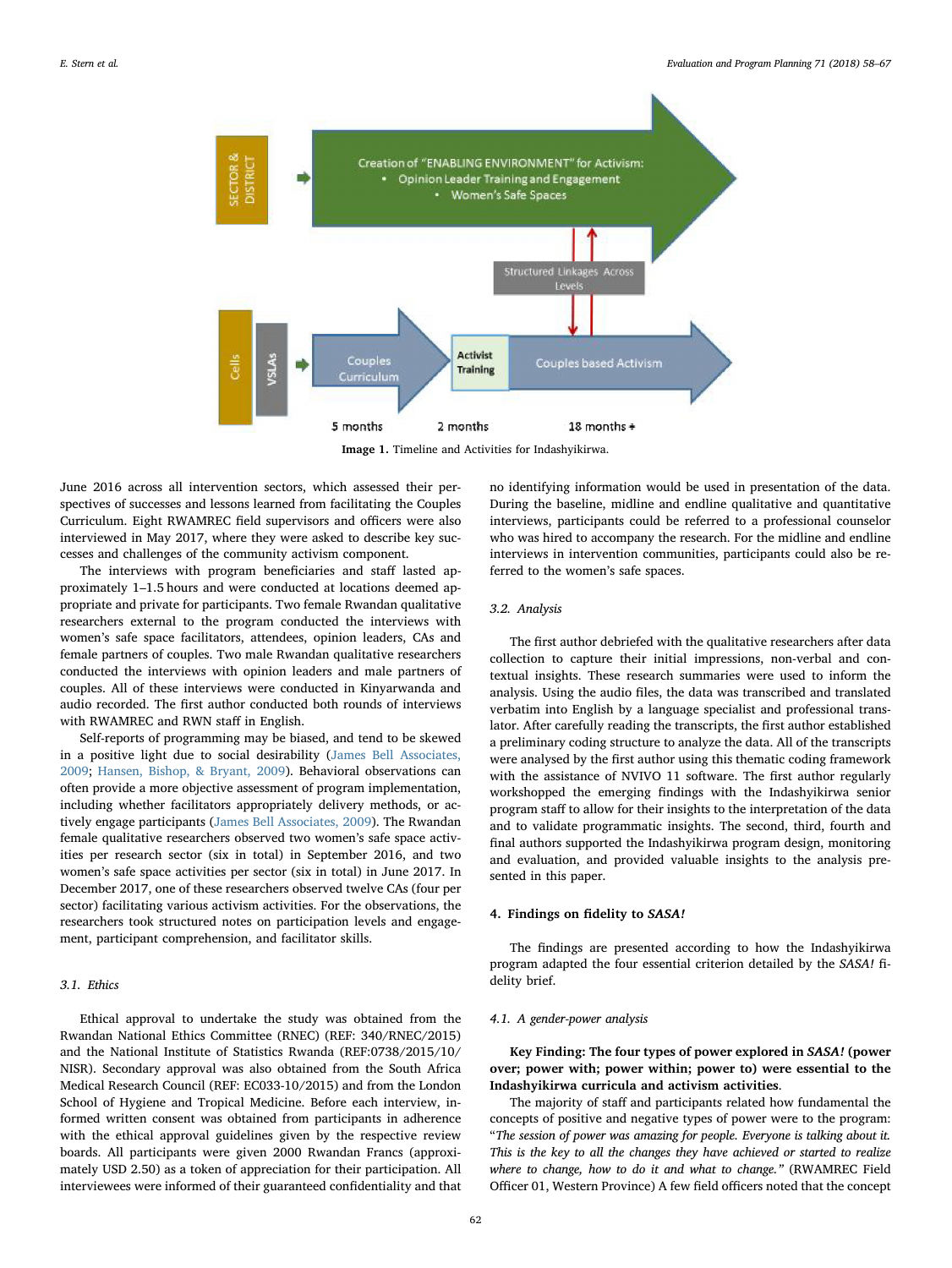of different types of power, especially positive forms of power, was innovative and initially challenging for some participants that completed the curricula:

"At the beginning it was hard to understand the distinctions between the types of power. They understand power over immediately! Because it is a root cause of GBV and they understood this type of power based on their experience. Other types of power were difficult immediately to understand but with exercises and personal experience, discussing the meaning of all types, they understood better." (RWAMREC Field Officer 02, Northern Province)

The SASA! power posters contain images of how people use power in positive and negative ways, according to the four phases. All the SASA! power posters were used and adapted for the Rwandan context, which included adapting the posters to the Rwandan style of dress, language, inserting common images such as traditional baskets or motorcycles, and removing uncommon images, such as of people cooking or eating outside. The use of SASA! adapted communication materials including the power posters, were found to support community members to recognize the multiple ways power imbalances play out beyond a typical focus on gender roles. A RWAMREC field officer noted how this framing was particularly valuable for engaging men, for moving beyond a binary of men as solely perpetrators and women as solely victims of abuses of power. The trainings and activism activities maintained SASA!'s approach of supporting people to use their power in positive ways. As one female CA in the Northern Province noted: "It is about showing people that they have power, and then we ask them how they use it, until they get to know that they have power. After having known their power, they ask themselves, am I using my power properly or not?" Several female partners of couples, WSF and attendees and a few staff members discussed how women's self-confidence improved though learning about their 'power within', which especially resonated with the women's safe spaces: "Now I openly speak out and I use the power that I have in me and I feel there is something that I can do to make my family developed. That is a very big thing." (Female partner of couple 04 Eastern Province, midline interview) The concept of 'power over' especially resonated with opinion leaders. However, many opinion leaders also struggled to minimize their use of 'power over' given the nature of their work and/or their perceptions that this can be positive:

"When it comes to opinion leaders like headmasters of schools, religious leaders, security organs, they used to think it is their right to use their power the way they want. But with knowledge of how they can positively use their power, they are witnessing change, although it is still a process. They keep telling us about the notion of power, it shows it touched them." (RWN Field Supervisor, Western Province)

Regarding 'power with' and 'power to,' several couples that participated in the curriculum, WSF, and opinion leaders reflected on the value of identifying their power to prevent and respond to IPV among their families and communities. Many participants also related learning the benefits of balancing power among couples through the curricula:

"The type of power that helped me is the 'power with', which is about allowing your partner to have time to discuss and share ideas. You could see that the type of power we were using was that type that doesn't allow your partner to be part of decision making.' (Opinion Leader 01 Northern Province, midline interview)

## 4.2. A phased-in approach

Key Finding: Indashyikirwa aimed to retain a phased-in approach, yet made substantive adjustments: (1) the more explicit curriculum focus at the beginning of the program included elements from all phases (2) for the local activism component, the Start and Action phases, and Support and Awareness phases were merged given that adaptation-related needs and processes took

#### longer than originally expected.

The couples' curriculum, WSF and opinion leader trainings were designed to move through topics incrementally to shift knowledge and attitudes underlying IPV, and support skills and actions to combat IPV an idea that derives from the phases of SASA!, but was condensed to fit curriculum-based work. There was extremely high retention and regular attendance at all of the curriculum sessions, with 99.1% of couples, 100% of opinion leaders and WSF completing the curriculums, indicative of their commitment and interest. A RWAMREC field supervisor related how the sequential design of the curriculum and relevant topics supported such active engagement: "The way these sessions were aligned for starting the journey; the concept of power, triggers of violence, overcoming excessive alcohol, gender, sexuality, all these concepts were logically answering their questions to the extent that no one could dare miss a session because every day was a hit." The majority of partners of couples, opinion leaders, and WSF expressed their appreciation of learning not only the consequences of IPV, but to identify triggers and build skills to manage IPV. Conflict resolution skills encouraged and practiced through the trainings included constructive communication, taking time out to cool down amidst conflict, admitting to mistakes and asking for forgiveness. One male partner of a couple reflected on the value of learning to identify and manage triggers of IPV during his endline interview:

'Thanks to the training we received, we saw that there is something that triggers those mistakes. Old behaviors may happen for a while but the one who makes mistakes asks for forgiveness in a humble way. The reason why we never apologized to each other before is that when I made a mistake or when she made a mistake, I thought I shouldn't ask for forgiveness and I felt that I reserved the right to give orders as a husband.'

A few staff members, opinion leaders, partners of couples and WSF also shared their appreciation of learning community IPV prevention and response skills including how to actively listen, provide non-judgmental responses to those experiencing IPV, and more safely intervene in conflicts. The couples' curriculum had a significant emphasis on skills building, with weekly take-home exercises that couples were encouraged to complete, such as practicing constructive communication or conflict resolution. This component was especially appreciated, and supported couples' processes of change and comprehension of the curriculum topics:

"We were given homework and when we came for the next lesson, we first answered the questions we were given in the homework so even the one who had not understood it, had an opportunity to understand. So there is no lesson I didn't understand." (Female partner of couple 05 Eastern Province, Midline interview)

The local activism activities facilitated by CAs and WSF were originally intended to be implemented according to the four SASA! phases. However, in practice, it was challenging to move fluidly and effectively through the phases. Phased-in activism programming was a new approach to the majority of implementing partners, and it took more time than expected to choose and adapt the SASA! activist tool kit materials required for each phase. Certain key Start phase activities, such as briefing all local leaders about the program, were unintentionally overlooked. The program partners assumed it would be sufficient to have intensively trained opinion leaders, which included some local leaders. However, the majority of CAs and WSF were not comfortable delivering activism activities until each local village leader had been briefed about the program. Program staff responded to this request, but this delayed the start of the activism activities. The inception period to finalize the program design and pre-test the curricula also took longer than anticipated, and as a result, the time to cover all four phases became quite restricted. One RWAMREC field officer in the Western Province lamented the limited time for covering all of the phases adequately: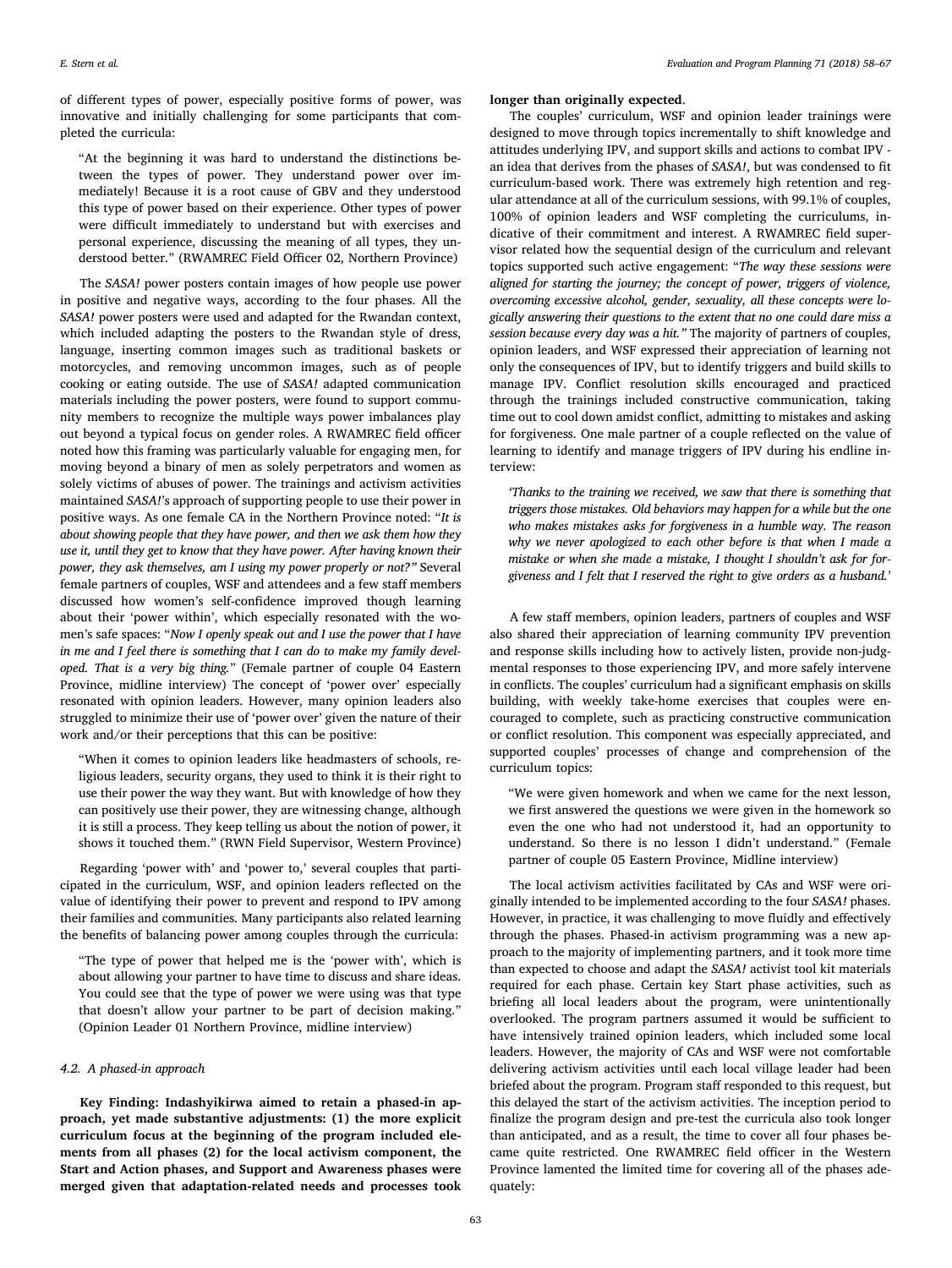"I don't think we have enough time for activism. It is not long enough. Skipping from this phase to the other, I think it should require a certain long time. If we are copying SASA!, we are a bit squeezed for time."

Given these delays, the program combined the Start and Awareness phases together, and the Support and Action phases together. Programmatic monitoring and evaluation tools were adapted from SASA! including the Outcome Tracking Tool to assess community responsiveness to the activism and readiness for the next phase. The challenges of knowing what kind of preparation, time, and technical assistance is needed and how long it will take when underway are common to organizations adapting SASA! and/or when phased programming are new approaches.

## 4.3. Holistic community engagement

Key Finding: The Indashyikirwa program engaged specific groups of people at various levels of the ecological model including couples, opinion leaders, IPV survivors, WSF and community members, and adapted three of the four SASA! strategies.

Three of the four SASA! strategies were adapted for use according to different community circles of influence, to support holistic community engagement. The SASA! Training strategy includes modules suitable for anyone exploring their potential as activists, designed to guide participants in developing a passion for and skills in creating positive change. This strategy informed the initial trainings with opinion leaders, WSF, and couples, the activism training with couples selected as CAs, and ongoing refresher trainings with these diverse stakeholders. However, the refresher trainings were not implemented in a phased approach as done by SASA!, but rather conducted on a more ad-hoc basis in response to identified needs of these stakeholders.

The SASA! Communication Materials strategy includes a wide range of creative and positive materials, such as posters, comics and info sheets, to support community members to think and talk about power and violence against women. From this strategy, the power posters, community posters and picture cards from various phases were adapted for use by CAs to engage community members, and for WSF use at the women's safe spaces. Some materials from this strategy were not adapted for being less relevant to the Rwandan context, such as the card games and comic strips. The SASA! Local Activism strategy includes grassroots initiatives that create informal opportunities for personal reflection, critical thinking and public dialogue about power and violence against women. From this strategy, community conversations, community dramas and quick chats (including revised healthy relationship chats to have a stronger emphasis on couples) were adapted for use by CAs. Although the content and illustrations of the communication and local advocacy materials were revised for Indashyikirwa, the materials maintained a benefits based approach to support community members strive towards positive, non-violent alternatives. Several staff, CAs, couples and opinion leaders emphasized that this approach was highly motivating for community members' engagement. All Indashyikirwa activities also maintained the participatory approach of SASA!, which was a new area for many program staff and participants, and took significant practice and support:

"Participants are the ones who should find the answers but sometimes one could forget and give the answer instead of the participants. I think that has reduced considerably thanks to the experience. At the beginning, it was hard but as time passes, it changes." (Male activist 02, Eastern province)

The SASA! Media & Advocacy strategy aims to influence public priorities, by making violence against women a popular media topic and a catalyst for new policies and practices by engaging local leaders, policymakers and journalists. The materials from this strategy, such as soap operas, fact sheets, PowerPoints, and leadership leaflets, were not included in Indashyikirwa. The program rather used other innovations

to engage opinion leaders through the initial training, refresher trainings, and hosting quarterly meetings with trained opinion leaders to identify and plan IPV prevention and response commitments. Moreover, at the beginning of the program, RWN staff delivered a fourday training to local journalists to reflect on fundamental concepts of power and violence and encourage gender sensitive reporting and dissemination. Unlike the CAs and WSF, opinion leaders were not given activism materials or trainings to use these tools. This was attributed to the various other commitments of opinion leaders, and the challenge for RWN staff to monitor or supervise the work of opinion leaders:

"They commit, we discuss in the meetings, we agree what to do, but when we are back at the following meeting, they keep telling us they have improved, but we don't have a tool to track and ensure that what they are saying reflects what they do. It is not under our mandate to monitor what they are doing. When we try to ask them to ensure what they are telling us is matching up, they tend to take it as 'who are these people, our bosses? We are not their bosses, but their partners." (RWN Field Supervisor, Western Province)

Holding opinion leaders accountable to their commitments was one of the most pressing challenges identified in the interviews with RWN staff, and speaks to the fact that the program may have benefitted from adapting the SASA! Media & Advocacy strategy activities. Nonetheless, the program was found to entail support from opinion leaders, which helped boost the confidence of CAs and provided valuable opportunities for their activism activities, such as at community meetings. Interviews with RWN staff and opinion leaders indicated that opinion leaders regularly offered informal discussions around core program elements, and were critical allies around program advocacy issues, such as to ensure health care providers provide services to survivors of IPV free of charge rather than fining them for violence related accidents. Another critical component and innovation related to this strategy were advocacy efforts facilitated by RWN staff to ensure that GBV is resourced and included in the intervention district Imihigo performance contracts, which are signed between the president of Rwanda and local authorities, and include targets and measurements for districts to achieve each year.

Holistic community engagement also included work with survivors of GBV through the women's safe spaces. This is an innovative component of Indashyikirwa, as SASA! emphasizes the importance of safe space, but does not include the establishment of safe spaces. Each Indashyikirwa space had a district level referral list of healthcare, justice or social services and support mechanisms for survivors of violence, which were regularly updated, as suggested in the SASA! fidelity brief. Three mornings per week, the women's safe spaces were open to provide dedicated, private spaces for men or women, whereby WSFs could offer support, referral and/or accompaniment to services. Interviews with RWN staff, WSF and attendees indicated attendee's significant appreciation of the support they received at the safe spaces, and that many individuals prefer reporting to these over other options. Reasons for this given were having dedicated time, confidential and non-judgmental spaces, being offered solutions, and not fearing consequences for reporting, such as their experience being shared publicly, having to pay a fine, or their partner being arrested. As one male women's safe space attendee noted:

"Another woman will never stop and listen to that problem, in some case she might even laugh at those having problems. On contrary, the WSF will stop by, listen, understand and provide."

As a further component for holistic community engagement, RWN and RWAMREC staff facilitated a series of community outreach activities, with the involvement of CAs, WSF and opinion leaders. Outreach activities were intended for organized diffusion with wider and more varied audiences and included community debates, government level meetings, and national events to share learnings from the program.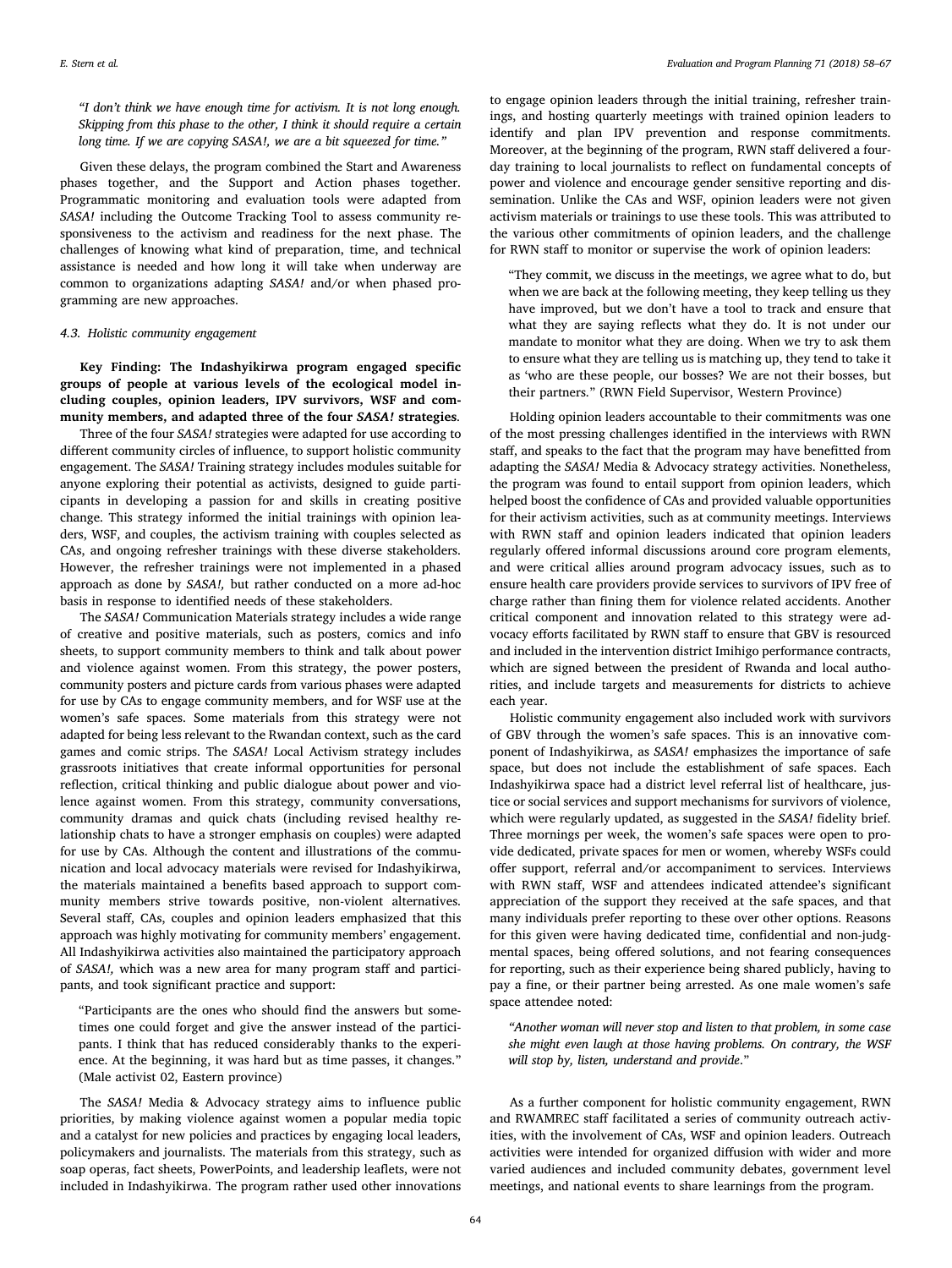#### 4.4. Activism

Key Finding: Activism heavily relied on the SASA! model but was more formalized and relied on less frequent support, in response to the environmental and programmatic context.

The community activism component of the program primarily relied on activities facilitated by CAs and WSFs, using a variety of SASA! adapted materials. The fact that CAs and WSF are from the communities was given as critical for harnessing trust and rapport, as community members can witness their change first hand and draw on their support. The majority of staff members related the dedication and commitment of CAs and WSF given how they personally benefitted from the intensive trainings. Initially, CAs primarily conducted activist activities at more formalized venues, including at VSLA meetings, community meetings, umuganda<sup>[7](#page-7-0)</sup>, or parents evening forums<sup>[8](#page-7-1)</sup>, and were often invited to return regularly to these community forums. Although a few staff and CAs noted how this was gradually shifting through being encouraged to use more informal venues (i.e. markets), the majority related the ongoing contextual difficulties for CAs to engage in more informal activism:

"The [CAs] do not do informal activism. We push them to go to markets, churches, bus stations but they are shy. They don't dare go there. When we ask local leaders or pastors, they say we have those opportunities but when we ask community activists to go there, they are still shy. I think this is related to the new approach because Rwandans are not familiar with this kind of thing. At first people were scared to talk in public but there is improvement, slowly." (RWAMREC Field Supervisor, Eastern Province)

A staff member further reflected on the difficulty to ensure safe spaces for activism in informal locations:

"Rwandans are not used to discuss their issues in public. You need to choose a safer place to help people gain their trust. On the side of the road or at a market it will be hard." (RWAMREC Field Supervisor, Western Province)

Observations of CAs and WSF facilitating activism activities found that participants were actively engaged and fairly open to discuss private, culturally sensitive issues (i.e condom use, sexual violence). CAs and WSF had good facilitation and public speaking skills, but ongoing support and training was essential, especially to use participatory approaches. The SASA! adapted communication materials, such as the power posters, were said to be an extremely valuable tool for CAs and WSF for detailing common issues communities face, not requiring literacy, highlighting the benefits of non-violent relationships, and provoking critical thinking:

"People like the posters so much because it reflects their everyday life! For women's space facilitators, it guides them and for those who are a bit shy, it helps them have a conversation. It helps them be more participatory; people talk and ask questions." (RWN Field Supervisor, Eastern Province)

However, the majority of staff members and CAs identified the challenge of having too many images on the power posters, which could be distracting for community members, make it difficult for them to agree upon an image to discuss, and/or because the same image continued to be chosen for discussion. In response to this challenge, the Indashyikirwa program team adapted SASA!'s singular power posters with multiple images to a calendar format with each image printed on a separate page. This was more appropriate for larger groups (e.g. visibility), and for returning multiple times to the same group. A few staff members mentioned that some CAs acted out images from the posters, which was a powerful avenue to engage community members, and could also respond to challenge of having limited, small posters with a large number of people:

"People in Rwanda really like drama! It helps them feel comfortable. Before they were using the posters, people were shy to discuss. People were saying maybe they think it's my neighbor I am pointing at, but with dramas, everyone was laughing and started to exchange their experiences." (RWAMREC Field Supervisor, Eastern Province)

The SASA! fidelity brief suggests that for successful activism, at least one dedicated staff member be available to regularly support and mentor twenty-five community activists. For Indashyikirwa, there was one RWN staff member for every twenty-two WSF, but only one RWAMREC staff member for every forty CAs, due to budgetary constraints. Given that many RWAMREC staff lived far from the villages where the activism took place, it was difficult to have the same level of frequent interaction with and mentorship of CAs as per the SASA! model. Several staff members reflected on the difficulty to monitor the activism activities of CAs for various reasons including that many of them conduct activities early mornings, evenings or weekends after cultivating, CAs' poor access to electricity to charge their phones to be in contact with staff, and/or when local leaders change activism meeting times or locations last minute. Moreover, some intervention communities had no CAs due to the randomized approach to select the clusters, which meant that some CAs had the challenge of covering more than one village. One year into the activism activities, the program included an additional eighty partners of couples into the pool of CAs to help mitigate this challenge. These situations do not meet the SASA! fidelity brief recommendations for CAs to facilitate activities close to where they live and for activism activities to take place regularly (several days a week) and consistently across program communities.

Despite these contextual limitations, the support offered to CAs via the monthly meetings coordinated by RWAMREC, weekly support to WSF offered by RWN staff, and ongoing refresher trainings were said to be critical to address challenges facilitating activism:

"We exchange the challenges we have faced. If there is someone having a better idea about a certain challenge, we help each other. We also talk to our trainers where we show them the challenges we had and how we overcame them." (Male Activist 02 Eastern Province)

The extent to which CAs and WSF support each other, after having developed close relationships through the initial trainings, was also identified as a valuable source of support by some of the staff, couples and WSF. Moreover, the majority of CAs shared their commitment and confidence to facilitate activism given how much they had benefitted and learned from the initial curriculum. As one CA said:

'What motivated me to become an activist is how the curriculum lessons took me from one point and brought me to another point, and helped me to know what I didn't know and to make some changes.' (Female Activist 01, Western Province)

This speaks to the value of the Indashyikirwa innovation of an intensive curriculum as a platform for community activism, especially in rural, widespread areas where it may be more difficult for program staff to be as actively present as mandated by the SASA! model.

<span id="page-7-0"></span> $^7$ Umuganda refers to community work where traditionally people gather as a group to provide free labour for the vulnerable members of the community [\(Rwiyereka, 2014](#page-9-16)). It takes place on the last Saturday of the month where people gather including ministers and leaders from all levels to sit and discuss national goals, issues and possible solutions and apply these to their local contexts. This allows for rapid and effective communication between central and local leaders.

<span id="page-7-1"></span><sup>8</sup> Parents evening forums or 'Umugoroba w'ababyeyi' allow issues concerning family welfare including child abuse, domestic violence and family conflict to be identified and solved at the village level during regular meetings, apart from those which require the law to intervene.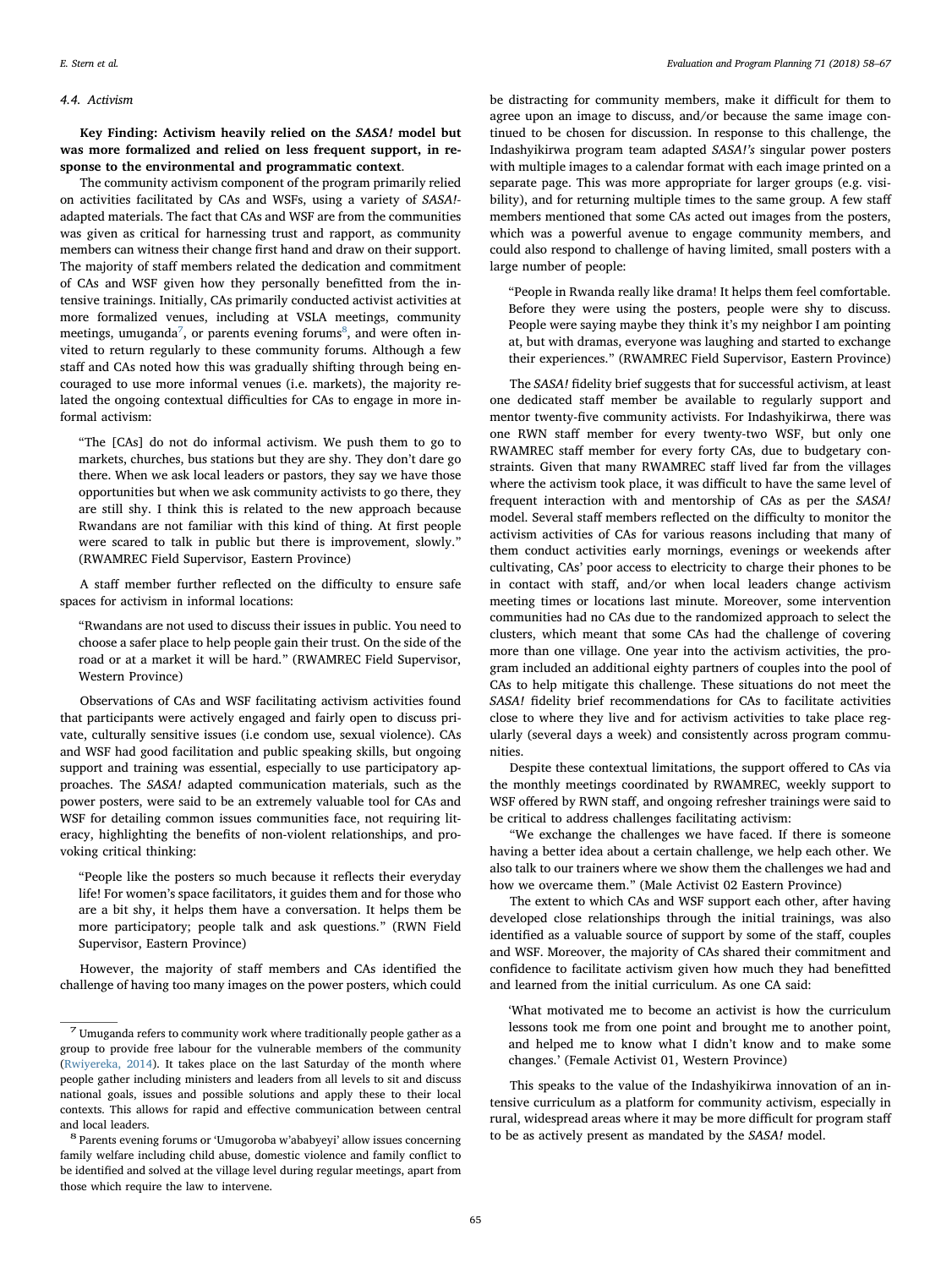## 5. Implications

In terms of a fidelity assessment, Indashyikirwa reflects aspects of the four SASA! essentials, as well as significant differences. The program also clearly benefitted from the inclusion of novel components that are not part of the SASA! approach. Although the endline evaluation findings to assess whether and how the program reduced IPV are not yet available, reflecting on the process of adaptation yields a rich understanding of the value and effectiveness of the program. The data suggests that participant responsiveness to the Indashyikirwa program was significantly enhanced by drawing on some of the essentials of the SASA! model, including the foundational concepts of positive and negative types of power, engaging diverse community stakeholders, and having a supply of creative, dynamic and well thought-out materials. The findings also attest to the value of a group-based curriculum with couples using a skills building, benefits based, participatory approach as a platform for community activism. The curriculum enhanced couples' commitment to and capacity for activism, ensured a pool of other trained couples they could draw on for support, while equipping community wide changes beyond the couples trained. The fact that the WSF facilitators and opinion leaders also completed a curriculum with similar fundamental topics to the couples curriculum supported cohesion of the program, such as all stakeholders having similar understandings of identifying and managing triggers of IPV.

The insights also speak to the value of dedicated safe spaces for survivors of IPV as a comprehensive part of an IPV prevention program that raises awareness of forms and consequences of GBV, especially in contexts with limited awareness of/ access to GBV services. The findings also indicate the need for identification of and dedicated engagement of opinion leaders to ensure opportunities for and support for community activism. While not all intervention village leaders completed the initial training, it was essential for staff to meet with all village leaders to ensure their support, and the program would have benefitted from identifying this from the outset.

The application of phased in approaches differed from SASA!, with the initial couples' curriculum and other trainings covering elements from all four phases, and the local activism phases being more fluid in content and approach. It was challenging to sufficiently cover all four phases recommended for the activism component, with different activities and messages, in less than two years. For instance, certain tools were only developed towards the end of the program, such as adapting SASA! quick chats to Indashyikirwa healthy relationship chats. The curriculum approach was one of the major differences between SASA! and Indashyikirwa, and it was overall easier for the program to move ahead with the curricula, and more challenging to implement activism that is not curriculum based. Yet, the combination of curricula with community activism appeared to be an effective model for the context. Through being responsive to the contextual realities for community activism, and the active engagement of opinion leaders, the activism component ensured significant and regular levels of community diffusion.

## 6. Lessons learned

The analysis has generated several lessons for adaptation and piloting of evidence-based programmes:

1 The importance of a substantial inception period, especially for new programs. The inception period of Indashyikirwa took over one year, which was longer than anticipated, for being longer than most program partners were used to. Yet this inception period was critical to design a strong program, including relevant and appropriate curricula and activism activities. The inception phase involved active learning from those who have used SASA! including support and advice from Raising Voices, a learning workshop with Raising Voices and CEDOVIP in Uganda, CEDOVIP's participation in the

program's first inception workshop and theory of change development, and the last author of this paper providing insights into the theory of change and curricula development. The long inception period meant the program had less time for the community activism component, and the program would have benefitted from additional time as well as greater appreciation of the various steps and support needed to develop unfamiliar program approaches. In addition, more time may be needed when adapting an evidence-based program to revise and test materials, which means it may not be possible to complete a program in the same timeframe as the original model.

- 2 The need for careful consideration of how to maintain fidelity to key principles while responding to contextual factors. For the Indashyikirwa program, contextual considerations were most pronounced regarding diverse forms of and opportunities for community activism. Many participants and program staff related how community activism is an unfamiliar approach in Rwanda, and this area of programming was the most challenging. SASA! activism materials had to be adapted according to the rural context, Rwandan culture, and for use in more formalized, regular venues, with buy in from local leaders. This was found to be necessary to ensure access and openness among community members and CAs. The program responded to the political environment and governance structure of Rwanda to best deliver activism, such as drawing on the many existing formalized, community groups, and advocating through the government Imihigos. The rural and widespread program locations, clustered approach and trial randomization meant the program could not always follow the SASA! model that each community has several CAs.
- 3 Adaptation is a skill in and of itself, which requires internal and external support and dedicated leadership. The involvement of Rwandan program partners as co-designers and facilitators ensured that the adapted version of the program was more likely culturally relevant [\(Berkel, Mauricio, Schoenfelder, & Sandler, 2011](#page-9-17)), and sustainable [\(Castro et al., 2004\)](#page-9-3). For instance, Rwandan partners were actively involved in adapting the SASA! activism materials for the context, including dress, style of housing, and common activities. The adaptation and development of the program and theory of change also heavily drew on external support, including from the evaluation team and the last author. A limitation is that the program had a few disparate consultants working on different pieces and not one key person driving the adaptation process throughout the program. The time and effort it takes to bring various stakeholders together for adaptation processes should be accounted for in programming design, monitoring and evaluation.
- 4 New programs need to stay open to adjustments according to emerging findings. The Indashyikirwa program was open to adjustments through the evaluation research regularly informing the program. Program partners were also critically involved in the external evaluation design, and provided with regular opportunities to interpret and validate the program findings. Insights from beneficiaries and staff were used to inform the program, including adaptation to the cultural context, content of the refresher trainings, responses to contextual challenges, and design of the activism materials. Staff were generally more open about implementation challenges than beneficiaries, and provided a valuable perspective that is often neglected in evaluations. The program was also able to be open to adjustments because of the adaptive management approach taken by the funder DFID-Rwanda, which included a flexible budget, workplan, timing and logframe.
- 5 A coherent theory of change should underlie the process of adaptation. The Indashyikirwa theory of change helped identify aspects of evidence-based programs to prioritize (e.g. gender analysis of power) and areas for changes or innovation (e.g. stronger emphasis on couples programming). Yet, it was challenging to develop a clear theory of change across all program components, in ways that